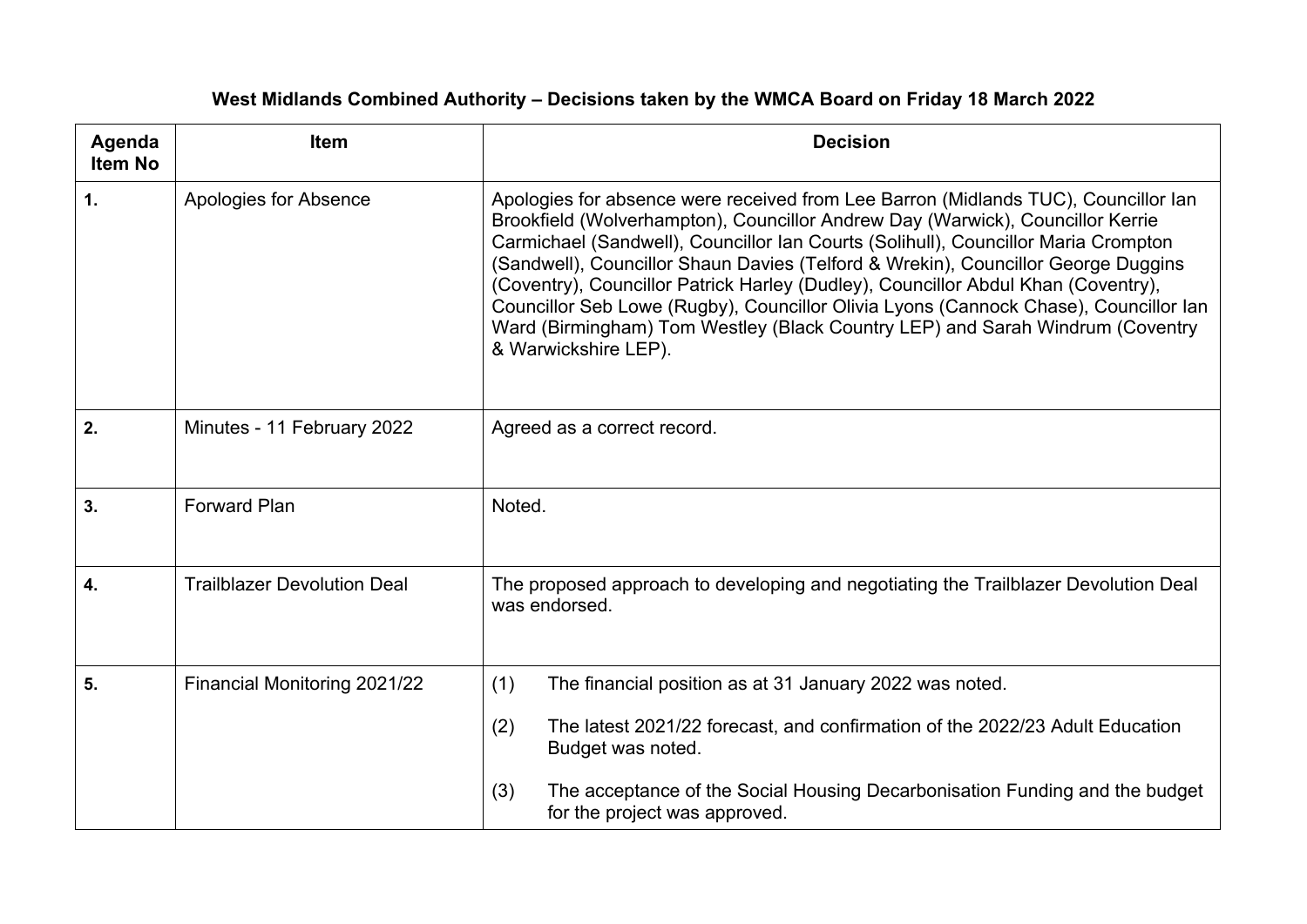| Agenda<br>Item No | <b>Topic</b>                                      | <b>Decision</b>                                                                                                                                                                                                                                                                                                                                                                                                                                                                                                                                               |
|-------------------|---------------------------------------------------|---------------------------------------------------------------------------------------------------------------------------------------------------------------------------------------------------------------------------------------------------------------------------------------------------------------------------------------------------------------------------------------------------------------------------------------------------------------------------------------------------------------------------------------------------------------|
|                   |                                                   | It was noted that the arrangements for the 2022/23 successor of Integrated<br>(4)<br>Transport Block and Highways Maintenance Grant were addressed within the<br>City Region Sustainable Transport Settlement report to this meeting.<br>The relevant amendments to the Contractual Standing Orders within the WMCA<br>(5)<br>constitution, enabling improvements to the efficiency and effectiveness of<br>WMCA's procurement activity were approved.<br>The WMCA Pay Policy was approved.<br>(6)<br>The WMCA 2022/23 Annual Business Plan was noted.<br>(7) |
| 6.                | Independent Remuneration Panel                    | (1)<br>It was agreed to establish an Independent Remuneration Panel consisting of the<br>membership as detailed the report.<br>The Terms of Reference for the review as detailed in the report was agreed,<br>(2)<br>including the requirement for the Independent Remuneration Panel to make<br>recommendations on whether allowances could and should be provided in<br>respect of the roles and responsibilities of all of the boards/committees of the<br>WMCA.                                                                                           |
| 7.                | The Marches Help to Own Project,<br>Wolverhampton | The positive findings of a review undertaken by the WMCA into Help to Own,<br>(1)<br>which provided strong evidence to support the case for a wider roll-out beyond<br>the pilot project on policy grounds, consistent with the WMCA's approach to                                                                                                                                                                                                                                                                                                            |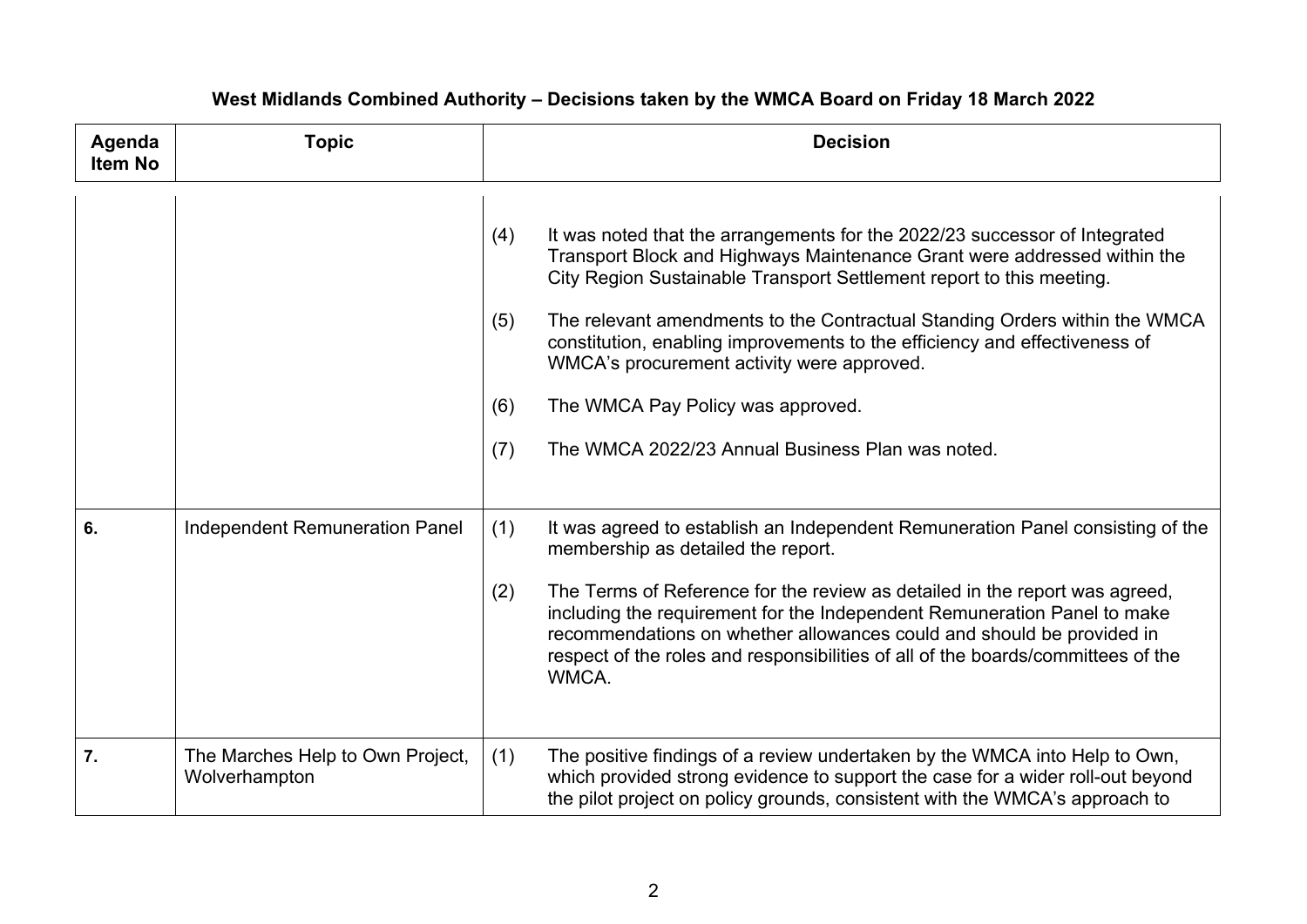| Agenda<br><b>Item No</b> | <b>Topic</b>                             | <b>Decision</b>                                                                                                                                                                                                                                                                                                                                                                                                                                                                                                                                                                                                                                                                                                                                                                                                                                                                                                                                                                                                                                                                                                                                                                                    |
|--------------------------|------------------------------------------|----------------------------------------------------------------------------------------------------------------------------------------------------------------------------------------------------------------------------------------------------------------------------------------------------------------------------------------------------------------------------------------------------------------------------------------------------------------------------------------------------------------------------------------------------------------------------------------------------------------------------------------------------------------------------------------------------------------------------------------------------------------------------------------------------------------------------------------------------------------------------------------------------------------------------------------------------------------------------------------------------------------------------------------------------------------------------------------------------------------------------------------------------------------------------------------------------|
|                          |                                          | housing and regeneration and the Housing & Land Delivery Board's 2021/22<br>and 2022/23 deliverables was welcomed and endorsed.<br>(2)<br>It was noted that this was not an investment decision and any future funding<br>would need to be subject to receipt of an appropriate application and appraisal<br>via the WMCA's Single Commissioning Framework.<br>(3)<br>The initial findings of a review of Help to Own was noted.<br>It was noted that monitoring the progress of Help to Own formed an important<br>(4)<br>part of the Housing & Land Delivery Board's remit in relation to affordable<br>housing, housing and regeneration deliverables and delivery of the<br>commitments made in the Housing Deal to driving innovation and supporting<br>new housing products.<br>It was noted that the Help to Own product was an innovative approach to<br>(5)<br>making home ownership more accessible for some, but was not the sole<br>solution to addressing affordable housing need in the region, and that the<br>WMCA would continue to work with local authorities to ensure the appropriate<br>mix of affordable housing was brought forward and agreed on a site-by-site<br>basis. |
| 8.                       | Equality Scheme 2022-24                  | The final version of the 2022-24 Equality Scheme and Action Plan was approved.                                                                                                                                                                                                                                                                                                                                                                                                                                                                                                                                                                                                                                                                                                                                                                                                                                                                                                                                                                                                                                                                                                                     |
| 9.                       | <b>City Region Sustainable Transport</b> | (1)<br>The progress made following the submission of the regional City Region                                                                                                                                                                                                                                                                                                                                                                                                                                                                                                                                                                                                                                                                                                                                                                                                                                                                                                                                                                                                                                                                                                                      |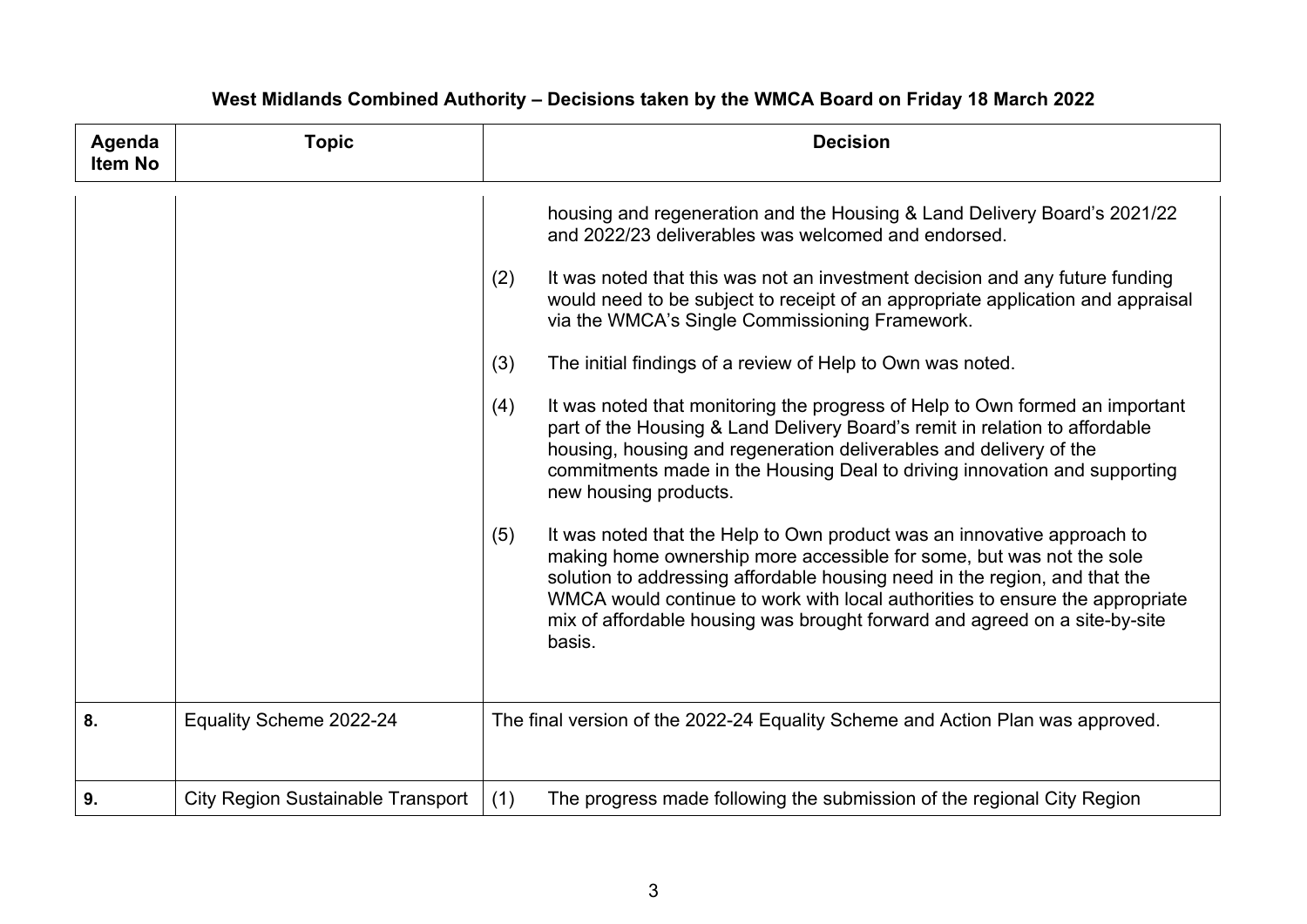| Agenda<br><b>Item No</b> | <b>Topic</b> | <b>Decision</b>                                                                                                                                                                                                                                                                                                                                                                                                              |
|--------------------------|--------------|------------------------------------------------------------------------------------------------------------------------------------------------------------------------------------------------------------------------------------------------------------------------------------------------------------------------------------------------------------------------------------------------------------------------------|
|                          | Settlement   | Sustainable Transport Settlement bid to Government in January 2022 was<br>noted.                                                                                                                                                                                                                                                                                                                                             |
|                          |              | The Section 151 Officer was approved to accept the City Region Sustainable<br>(2)<br>Transport Settlement (in full or an interim settlement), subject to any such<br>settlement being in line with the original programme level business case agreed<br>by the WMCA Board, and subject to the terms and conditions of the grant being<br>acceptable to the Section 151 Officer.                                              |
|                          |              | The use of the Single Assurance Framework with some additional scheme<br>(3)<br>assurance measures as set out in the programme business case as agreed by<br>the WMCA Board in January 2022 was noted.                                                                                                                                                                                                                       |
|                          |              | The extension of the role and remit of Investment Board to cover all WMCA<br>(4)<br>transport projects (including the City Region Sustainable Transport Settlement<br>programme) allowing investment decisions to be made for values between £5m<br>and £20m in line with the Single Assurance Framework was approved.                                                                                                       |
|                          |              | The strengthening of the existing the Investment Panel to provide technical<br>(5)<br>scrutiny and due-diligence support to the Investment Board and the WMCA<br>Board on all proposed approvals for WMCA transport investment was noted,<br>which would provide the Investment Panel with greater technical specialist<br>knowledge and capacity to address these constraints within the workload of the<br>existing panel. |
|                          |              | The reporting and monitoring arrangements for the City Region Sustainable<br>(6)<br>Transport Settlement was approved, with quarterly reporting and monitoring to<br>the Strategic Transport Board and annual reporting to the WMCA Board and the<br>Government respectively.                                                                                                                                                |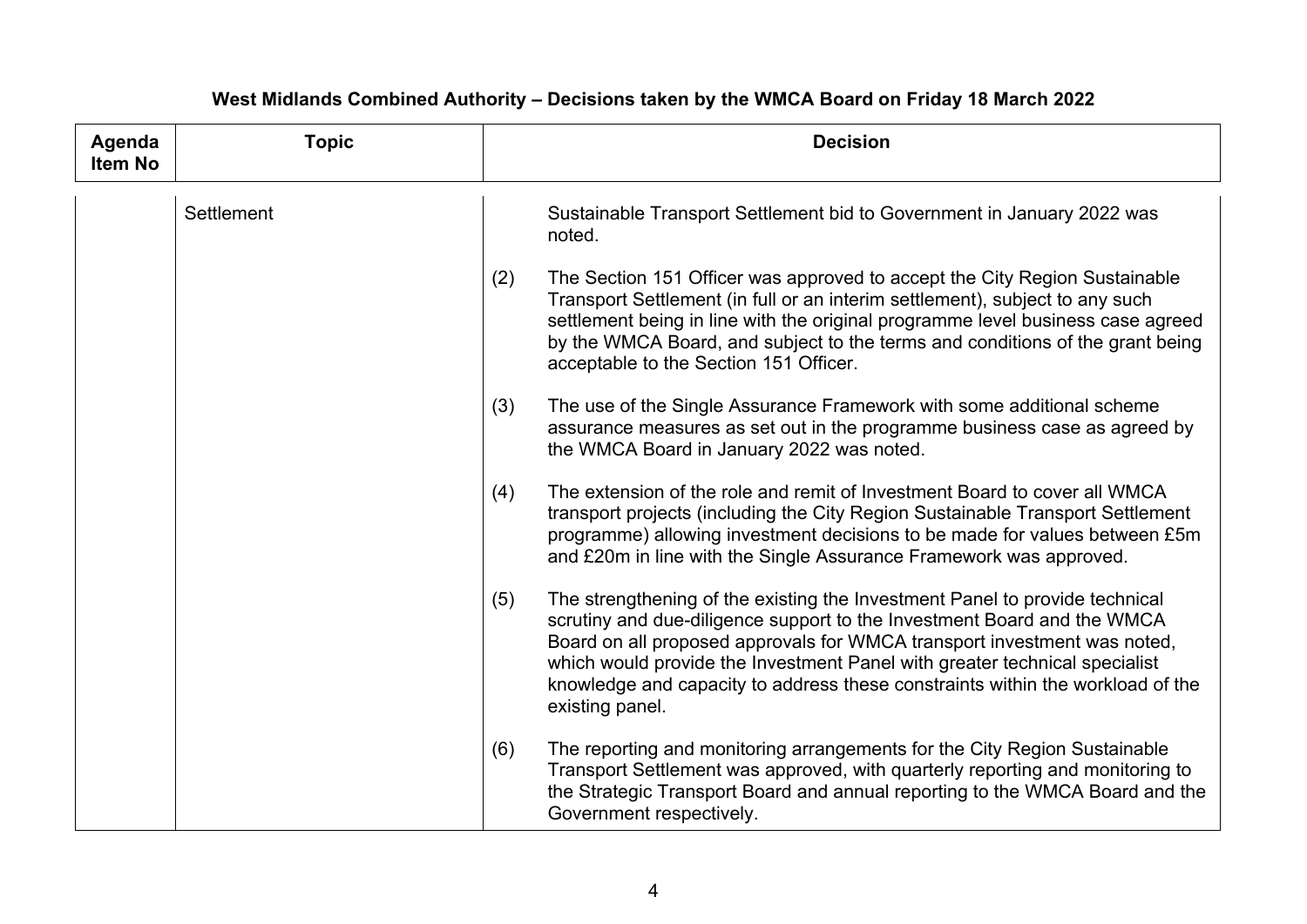| Agenda<br><b>Item No</b> | <b>Topic</b> | <b>Decision</b>                                                                                                                                                                                                                                                                                                                                                                                                                                                                                                                                                                                                                                                                                                                                                                                                                                                                                                                                                                                                                                                                                                                                                                                                                                                                                                                                                                                            |
|--------------------------|--------------|------------------------------------------------------------------------------------------------------------------------------------------------------------------------------------------------------------------------------------------------------------------------------------------------------------------------------------------------------------------------------------------------------------------------------------------------------------------------------------------------------------------------------------------------------------------------------------------------------------------------------------------------------------------------------------------------------------------------------------------------------------------------------------------------------------------------------------------------------------------------------------------------------------------------------------------------------------------------------------------------------------------------------------------------------------------------------------------------------------------------------------------------------------------------------------------------------------------------------------------------------------------------------------------------------------------------------------------------------------------------------------------------------------|
|                          |              | The volume of work falling to the WMCA as the Accountable Body and the<br>(7)<br>number of investment decisions that would need to be made in a timely manner<br>over the next five years was noted.<br>The use of the retained City Region Sustainable Transport Settlement capacity<br>(8)<br>funding contingency to fund the Accountable Body and Assurance requirements<br>associated with the fund was approved.<br>Subject to Government confirming the funding, the allocations for the following<br>(9)<br>programmes were approved, and it was endorsed that these programmes<br>needed not be subject to the standard Single Assurance Framework assurance<br>processes as these were overarching programme allocations:<br>£7m from the overall City Region Sustainable Transport Settlement<br>(a)<br>programme to cover data, modelling and mandatory monitoring and<br>evaluation costs over the lifetime of the programme.<br>(b)<br>The Local Network Improvement Plans (essentially the replacement for<br>Integrated Transport Block) to local authorities and the WMCA.<br>(c)<br>Highways maintenance allocations to relevant local authorities.<br>(10)<br>It was noted that this meeting would also be asked to consider under separate<br>agenda items urgent funding decisions on four schemes to be funded through<br>the City Region Sustainable Transport Settlement programme. |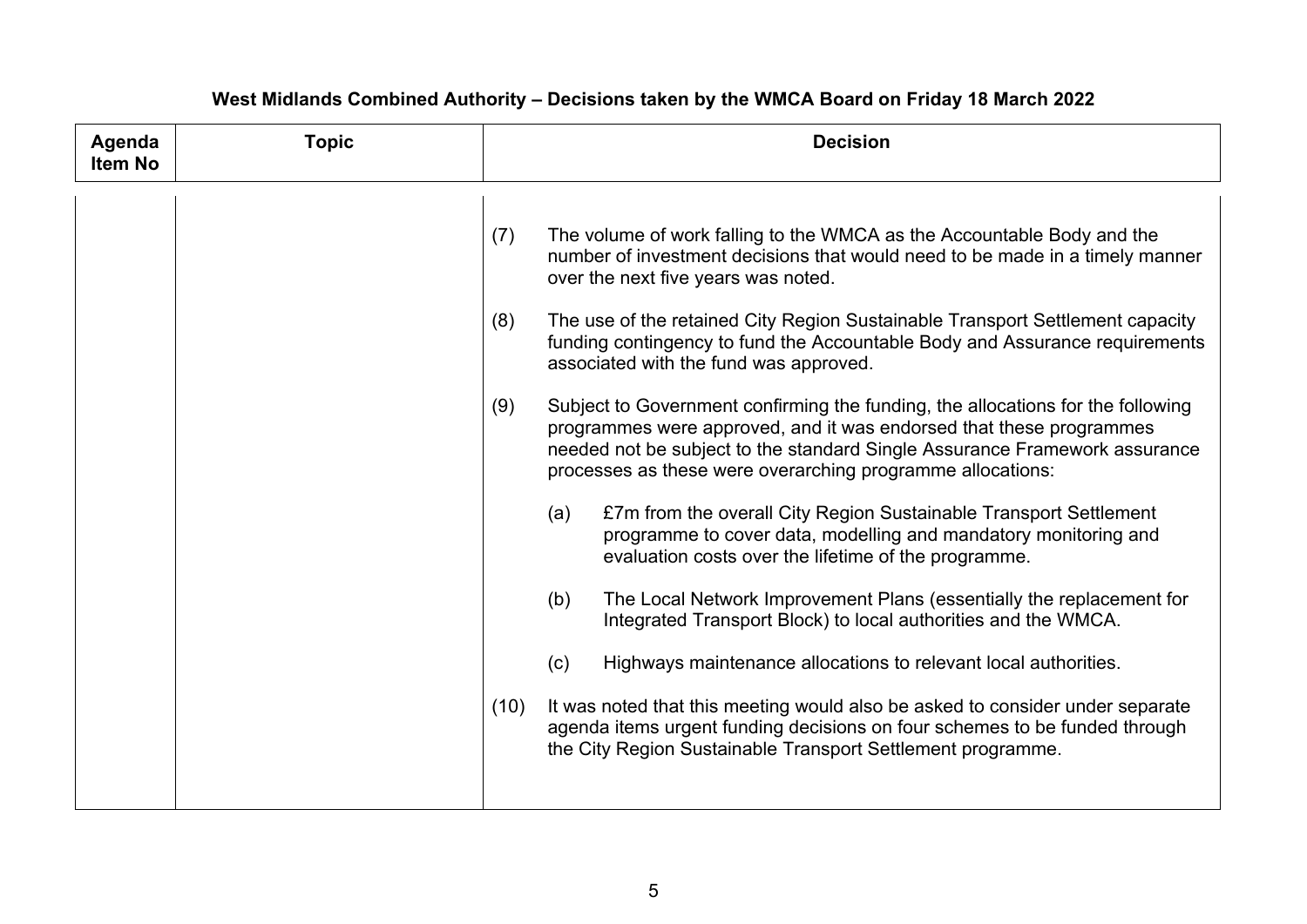| Agenda<br><b>Item No</b> | <b>Topic</b>                                                                                                        | <b>Decision</b>                                                                                                                                                                                                                                                                                                                                                                                                                                                                                                                                                                                                                                                                                                                                                                                                                                                                                                                                                                                                                                                                                                                                                                                                                                                                                                                                                                                                                                                 |
|--------------------------|---------------------------------------------------------------------------------------------------------------------|-----------------------------------------------------------------------------------------------------------------------------------------------------------------------------------------------------------------------------------------------------------------------------------------------------------------------------------------------------------------------------------------------------------------------------------------------------------------------------------------------------------------------------------------------------------------------------------------------------------------------------------------------------------------------------------------------------------------------------------------------------------------------------------------------------------------------------------------------------------------------------------------------------------------------------------------------------------------------------------------------------------------------------------------------------------------------------------------------------------------------------------------------------------------------------------------------------------------------------------------------------------------------------------------------------------------------------------------------------------------------------------------------------------------------------------------------------------------|
| 10.                      | <b>Outline Business Case: EV CATS</b><br>- Electric Vehicle Charging Area<br><b>Transit Stations</b>                | (1)<br>The investment of £14m of City Region Sustainable Transport Settlement funds<br>in the EV CATS project was approved, subject to the WMCA securing<br>Government approval towards the regional City Region Sustainable Transport<br>Settlement funding settlement, together with appropriate terms and conditions<br>which were subject to a separate report at this meeting.<br>(2)<br>The investment of £2.2m from the Brownfield Land & Property Investment Fund,<br>as recommended by the Investment Board and subject to the overall approval of<br>the City Region Sustainable Transport Settlement investment at the WMCA<br>Board as indicated above, was approved.<br>£6.5m from the £14m allocated City Region Sustainable Transport Settlement<br>(3)<br>funds and £1.5m from the £2.2m Brownfield Land & Property Investment Fund<br>was approved to be invested at this outline business case stage as required for<br>site acquisition, site preparation and ancillary costs, including set up of the<br>Delivery Company ahead of the full investment under the full business case<br>(with the condition as noted above), noting that the early release of the sums<br>were from the totals in resolutions (1) and (2) above, not in addition to them.<br>It was noted that subject to the full business case approval at a future date, the<br>(4)<br>WMCA capital investment of £7.722m was intended to be made from WMCA<br>borrowing. |
| 11.                      | Sprint - A34 Walsall to Birmingham<br>and A45 Birmingham to Airport<br>and Solihull Phase 2 Funding<br>Confirmation | (1)<br>The addendums to the Sprint A34 and Sprint A45 full business cases, which<br>detailed the second stage of delivery for 2024, including bus priority<br>interventions, cycling and walking infrastructure, signal upgrades, shelter<br>enhancements, ticket machines, and utility diversions were endorsed.                                                                                                                                                                                                                                                                                                                                                                                                                                                                                                                                                                                                                                                                                                                                                                                                                                                                                                                                                                                                                                                                                                                                               |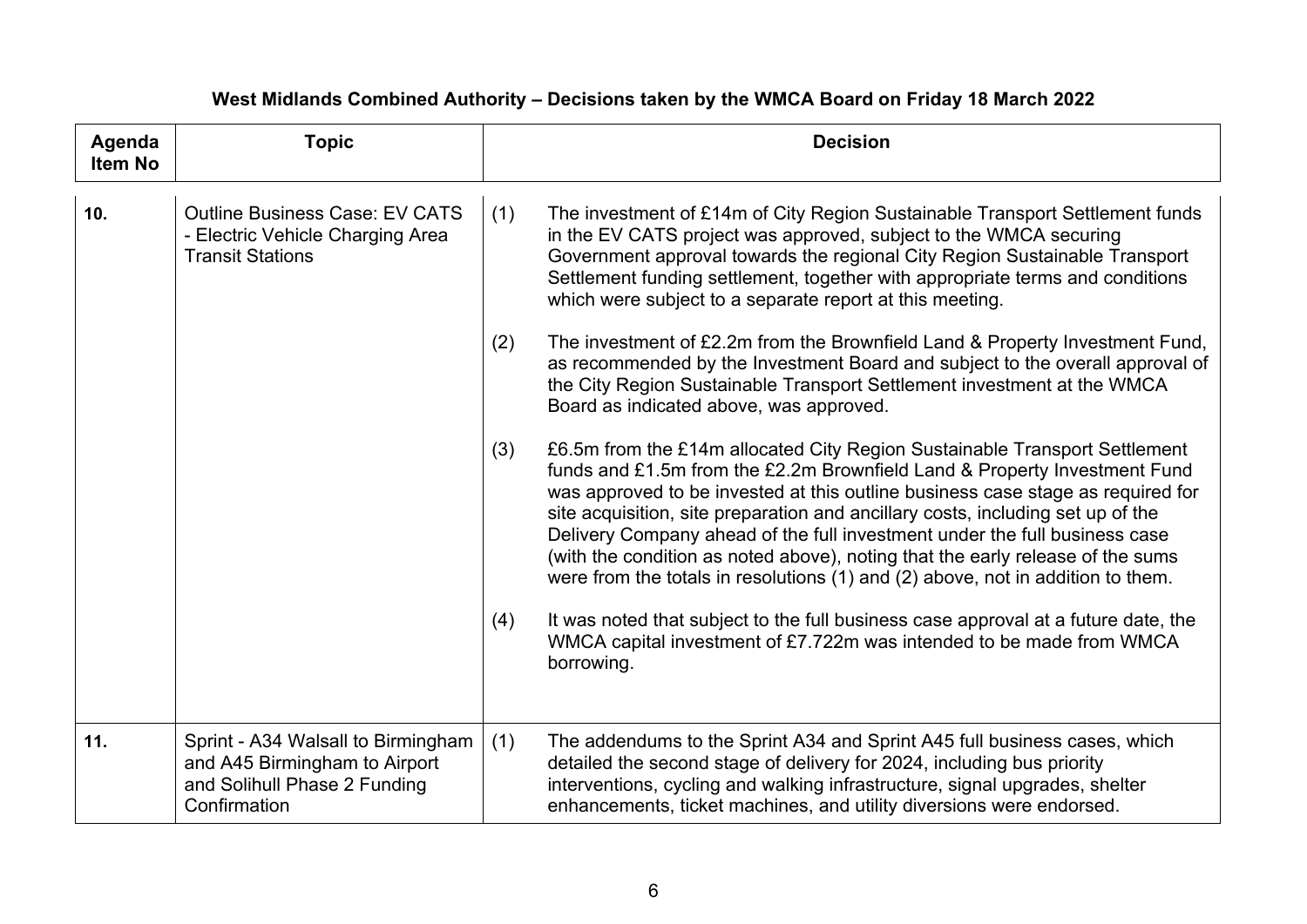| Agenda<br><b>Item No</b> | <b>Topic</b> | <b>Decision</b>                                                                                                                                                                                                                                                                                                                                                                                    |
|--------------------------|--------------|----------------------------------------------------------------------------------------------------------------------------------------------------------------------------------------------------------------------------------------------------------------------------------------------------------------------------------------------------------------------------------------------------|
|                          |              | (2)<br>The £30.6m City Region Sustainable Transport Settlement allocation for the<br>delivery of phase 2 of the A34 Walsall to Birmingham Sprint scheme was<br>approved, subject to Department for Transport confirmation of the City Region<br>Sustainable Transport Settlement programme and the Section 151 Officer<br>accepting the City Region Sustainable Transport Settlement.              |
|                          |              | The £25.4m City Region Sustainable Transport Settlement allocation for the<br>(3)<br>delivery of phase 2 of the A45 Birmingham to Airport and Solihull Sprint scheme<br>was approved, subject to Department for Transport confirmation of the City<br>Region Sustainable Transport Settlement programme and the Section 151<br>Officer accepting the City Region Sustainable Transport Settlement. |
|                          |              | It was noted that as construction and utility costs for the scheme were not yet<br>(4)<br>finalised, the project team might need to flexibly manage the scope of the<br>scheme in order to maintain the overall budget, and this would be managed to<br>ensure that the benefits were not materially affected, and appropriate change<br>control processes were implemented.                       |
|                          |              | The inclusion of cycling and walking measures within phase 2 delivery were<br>(5)<br>noted.                                                                                                                                                                                                                                                                                                        |
|                          |              | It was noted that realising the full benefits in the business case and on-going<br>(6)<br>affordability of WMCA revenue liabilities arising from the scheme were<br>predicated on all areas pursuing the principles recently agreed in the Local<br>Transport Plan core strategy.                                                                                                                  |
|                          |              | The delegation of authority to officers as set out in the report was approved.<br>(7)                                                                                                                                                                                                                                                                                                              |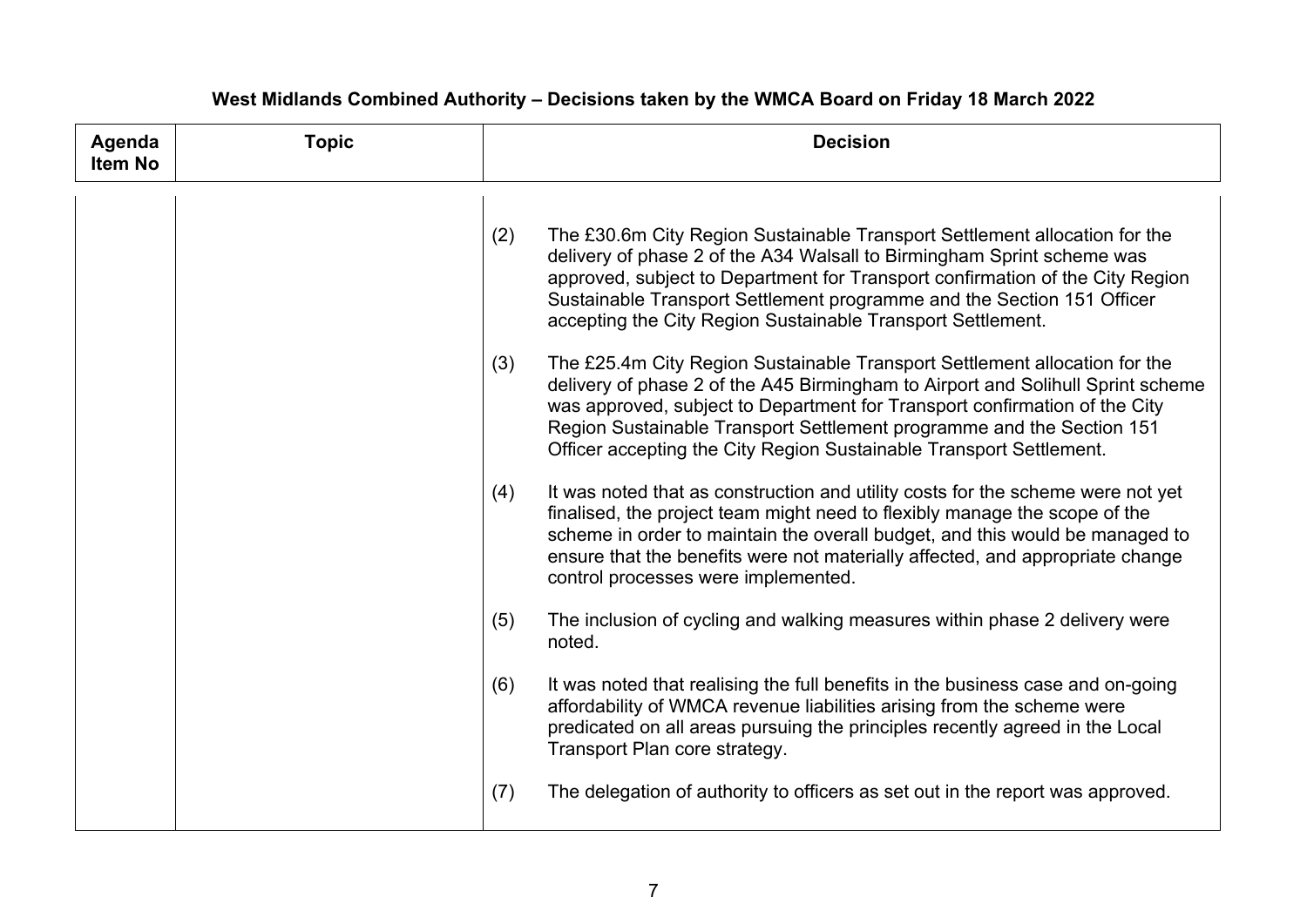| Agenda<br><b>Item No</b> | <b>Topic</b>                                                                                        | <b>Decision</b>                                                                                                                                                                                                                                                                                                                                                                                                                                                                                                                                                                                                                                                                                                                                                                                                                                                                                                                                                                                                                                                                                                                                                                                                                                         |
|--------------------------|-----------------------------------------------------------------------------------------------------|---------------------------------------------------------------------------------------------------------------------------------------------------------------------------------------------------------------------------------------------------------------------------------------------------------------------------------------------------------------------------------------------------------------------------------------------------------------------------------------------------------------------------------------------------------------------------------------------------------------------------------------------------------------------------------------------------------------------------------------------------------------------------------------------------------------------------------------------------------------------------------------------------------------------------------------------------------------------------------------------------------------------------------------------------------------------------------------------------------------------------------------------------------------------------------------------------------------------------------------------------------|
| 12.                      | Metro - Depot Expansion Business<br>Case for City Region Sustainable<br><b>Transport Settlement</b> | (8)<br>The authorisation of the award of contracts to the successful tenderer for the<br>design and build stage was jointly delegated to the Monitoring Officer and<br>Section 151 Director of Finance, subject to:<br>(a)<br>The total cost for both A34 and A45 phase 2 projects being within the<br>£56m recommended budget.<br>(b)<br>Any future revenue costs falling to the WMCA being accommodated.<br>All funding agreements being signed and sealed to the satisfaction of the<br>(c)<br>Section 151 Director of Finance and Monitoring Officer.<br>(1)<br>The requirement for the depot investment to enable the expansion of the West<br>Midlands Metro network was noted and the full business case for the project<br>was approved.<br>A total budget of £43.35m (including a City Region Sustainable Transport<br>(2)<br>Settlement contribution of £37.35m) to deliver the depot expansion was<br>approved, subject to:<br>The WMCA securing Government approval towards the regional City<br>Region Sustainable Transport Settlement funding settlement together<br>with appropriate terms and conditions, which was subject to a separate<br>report to the board.<br>• Endorsement of the final business case by the Investment Board. |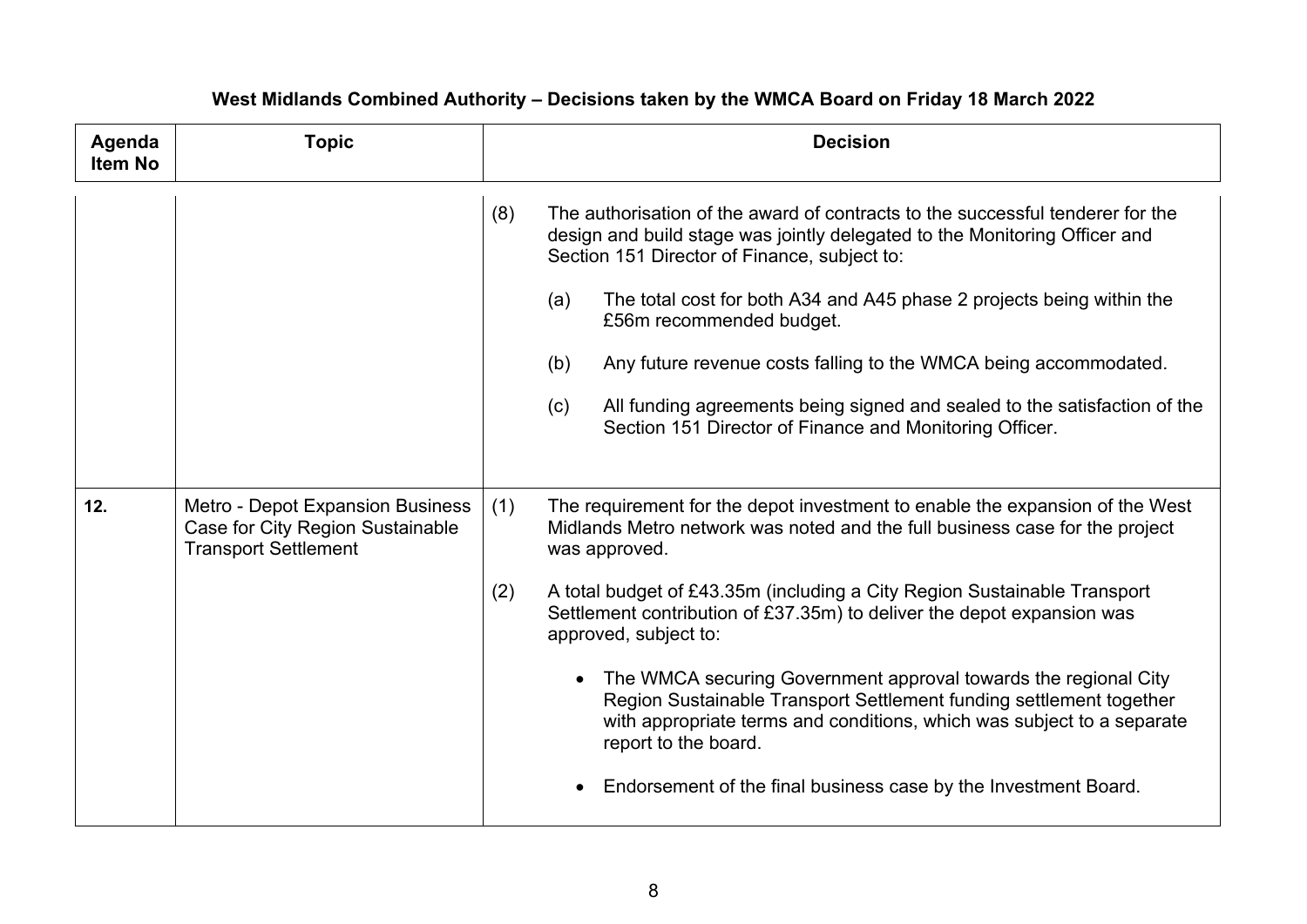| Agenda<br><b>Item No</b> | <b>Topic</b>                                                                                     | <b>Decision</b>                                                                                                                                                                                                                                                                                                                      |
|--------------------------|--------------------------------------------------------------------------------------------------|--------------------------------------------------------------------------------------------------------------------------------------------------------------------------------------------------------------------------------------------------------------------------------------------------------------------------------------|
|                          |                                                                                                  | (3)<br>The intention to instruct the Midland Metro Alliance to deliver the scheme, being<br>the preferred delivery partner, was noted.                                                                                                                                                                                               |
|                          |                                                                                                  | It was noted that the full business case for the project would be considered by<br>(4)<br>the Investment Board on 21 March 2022 which was required to fully address the<br>assurance obligations of the investment, and that any material matters arising<br>from that review would be referred back to the WMCA Board in June 2022. |
|                          |                                                                                                  | The Monitoring Officer and the Director of Finance were authorised to jointly<br>(5)<br>agree for the WMCA to enter into any such contracts which might be reasonably<br>required to allow for the project to be delivered.                                                                                                          |
| 13.                      | Metro - Power Supply Business<br>Case for City Region Sustainable<br><b>Transport Settlement</b> | (1)<br>The requirement for the Line 1 Power Supply investment to enable the<br>expansion of the West Midlands Metro network was noted and the full business<br>case for the project was approved.                                                                                                                                    |
|                          |                                                                                                  | A total budget of £17.3m (including a City Region Sustainable Transport<br>(2)<br>Settlement contribution of £12.6m) to deliver the power supply investment was<br>approved, subject to:                                                                                                                                             |
|                          |                                                                                                  | The WMCA securing Government approval towards the regional City<br>Region Sustainable Transport Settlement funding settlement together<br>with appropriate terms and conditions, which was subject to a separate<br>report to the meeting.                                                                                           |
|                          |                                                                                                  | Confirmation thereafter that the project remained within the £17.3m<br>budget for the scheme, when proposals were finalised.                                                                                                                                                                                                         |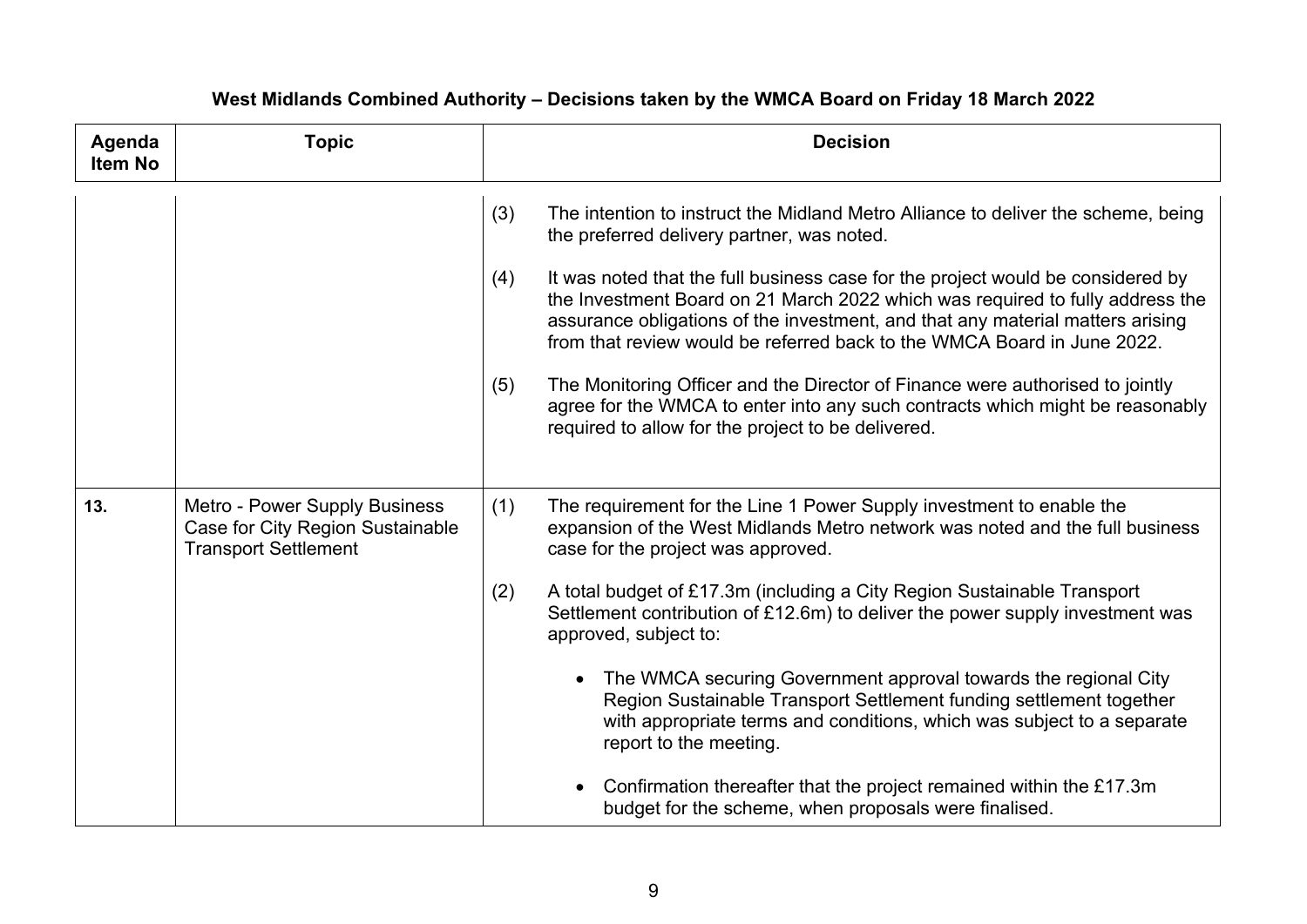| Agenda<br><b>Item No</b> | <b>Topic</b>                                                                                         | <b>Decision</b>                                                                                                                                                                                                                                                                                                                                                                                                                                                                                                                                                                                                                                                                                                                                                                       |
|--------------------------|------------------------------------------------------------------------------------------------------|---------------------------------------------------------------------------------------------------------------------------------------------------------------------------------------------------------------------------------------------------------------------------------------------------------------------------------------------------------------------------------------------------------------------------------------------------------------------------------------------------------------------------------------------------------------------------------------------------------------------------------------------------------------------------------------------------------------------------------------------------------------------------------------|
|                          |                                                                                                      | • Endorsement of the final business case by the Investment Board.<br>(3)<br>The intention to instruct the Midland Metro Alliance to deliver the scheme, being<br>the preferred delivery partner, was noted.<br>It was noted that the full business case for the project would be considered by<br>(4)<br>the Investment Board on 21 March 2022 which was required to fully address the<br>assurance obligations of the investment, noting that any material matters arising<br>from that review would be referred back to the WMCA Board in June 2022.<br>The Monitoring Officer and the Director of Finance were jointly authorised to<br>(5)<br>agree for the WMCA to enter into any such contracts which might be reasonably<br>required to allow for the project to be delivered. |
| 14.                      | A Review of the WMCA's Housing<br>& Land Policy: Helping to Deliver<br>Affordable and Social Housing | The conclusions and recommendations of the Overview & Scrutiny Committee were<br>supported.                                                                                                                                                                                                                                                                                                                                                                                                                                                                                                                                                                                                                                                                                           |
| 15.                      | Economic Growth Board - 2<br>February 2022                                                           | Noted.                                                                                                                                                                                                                                                                                                                                                                                                                                                                                                                                                                                                                                                                                                                                                                                |
| 16.                      | <b>Transport Delivery Committee - 7</b><br>February 2022                                             | Noted.                                                                                                                                                                                                                                                                                                                                                                                                                                                                                                                                                                                                                                                                                                                                                                                |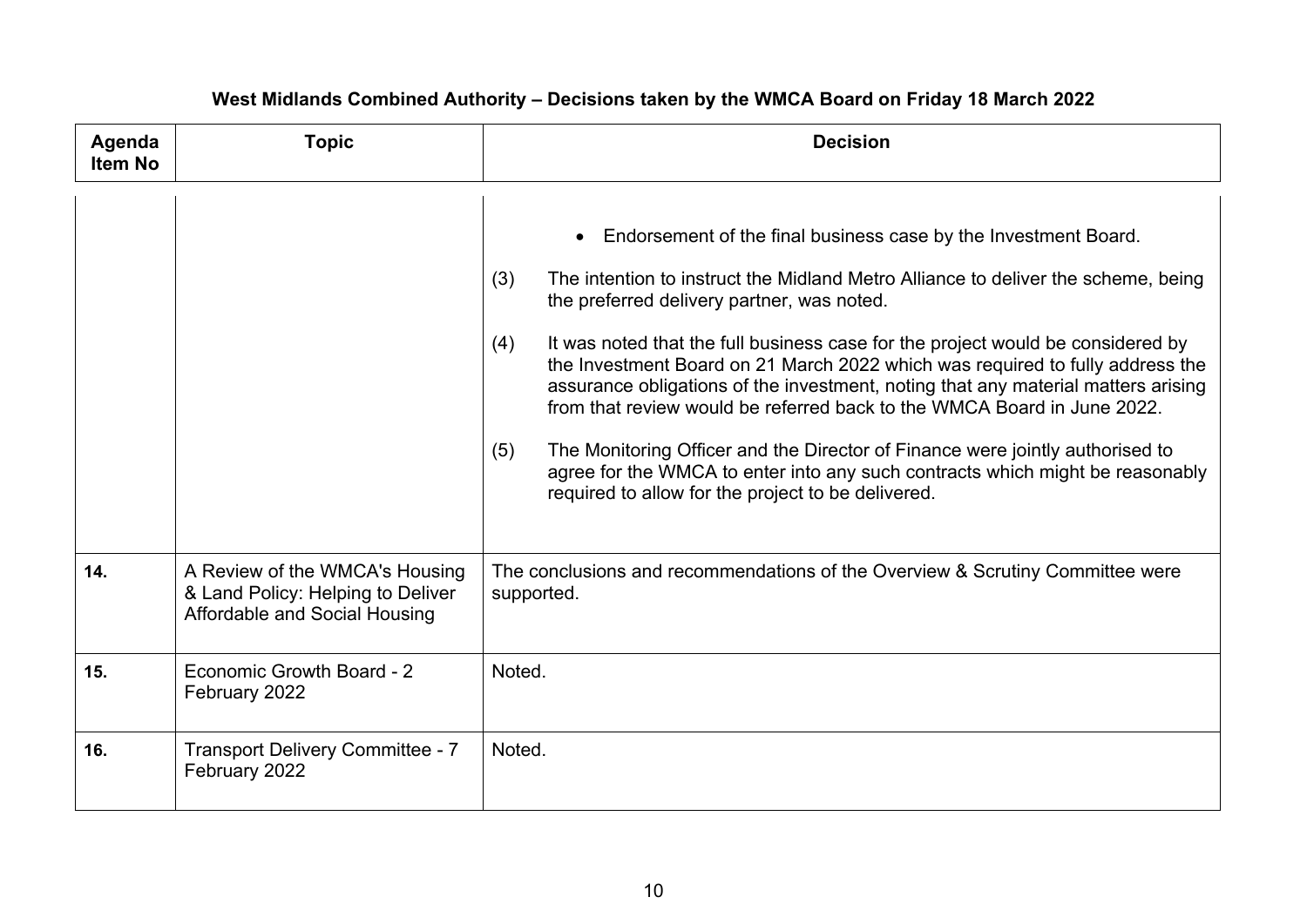| Agenda<br><b>Item No</b> | <b>Topic</b>                                                                                         | <b>Decision</b>                                                                                                                                                                                                                                              |
|--------------------------|------------------------------------------------------------------------------------------------------|--------------------------------------------------------------------------------------------------------------------------------------------------------------------------------------------------------------------------------------------------------------|
| 17.                      | Investment Board - 14 February<br>2022                                                               | Noted.                                                                                                                                                                                                                                                       |
| 18.                      | Housing & Land Delivery Board - 2<br><b>March 2022</b>                                               | Noted.                                                                                                                                                                                                                                                       |
| 19.                      | Overview & Scrutiny Committee -<br>7 March 2022                                                      | Noted.                                                                                                                                                                                                                                                       |
| 20.                      | <b>Young Combined Authority -</b><br>March Update                                                    | Noted.                                                                                                                                                                                                                                                       |
| 21.                      | Exclusion of the Public and Press                                                                    | The public and press were excluded from the remainder of the meeting.                                                                                                                                                                                        |
| 22.                      | Senior Leadership Team<br>Appointments                                                               | (1)<br>The appointment of Dr Julie Nugent to the post of Executive Director - Economic<br>Delivery, Skills & Communities was agreed.<br>(2)<br>The appointment of Ed Cox to the post of Executive Director - Strategy,<br>Integration & Net Zero was agreed. |
| 23.                      | <b>Outline Business Case: EV CATS</b><br>- Electric Vehicle Charging Area<br><b>Transit Stations</b> | Further to the overarching associated report in the public agenda of the meeting,<br>(1)<br>the detailed commentary on the business case, financial and legal aspects of<br>the EV CATS project was noted.                                                   |